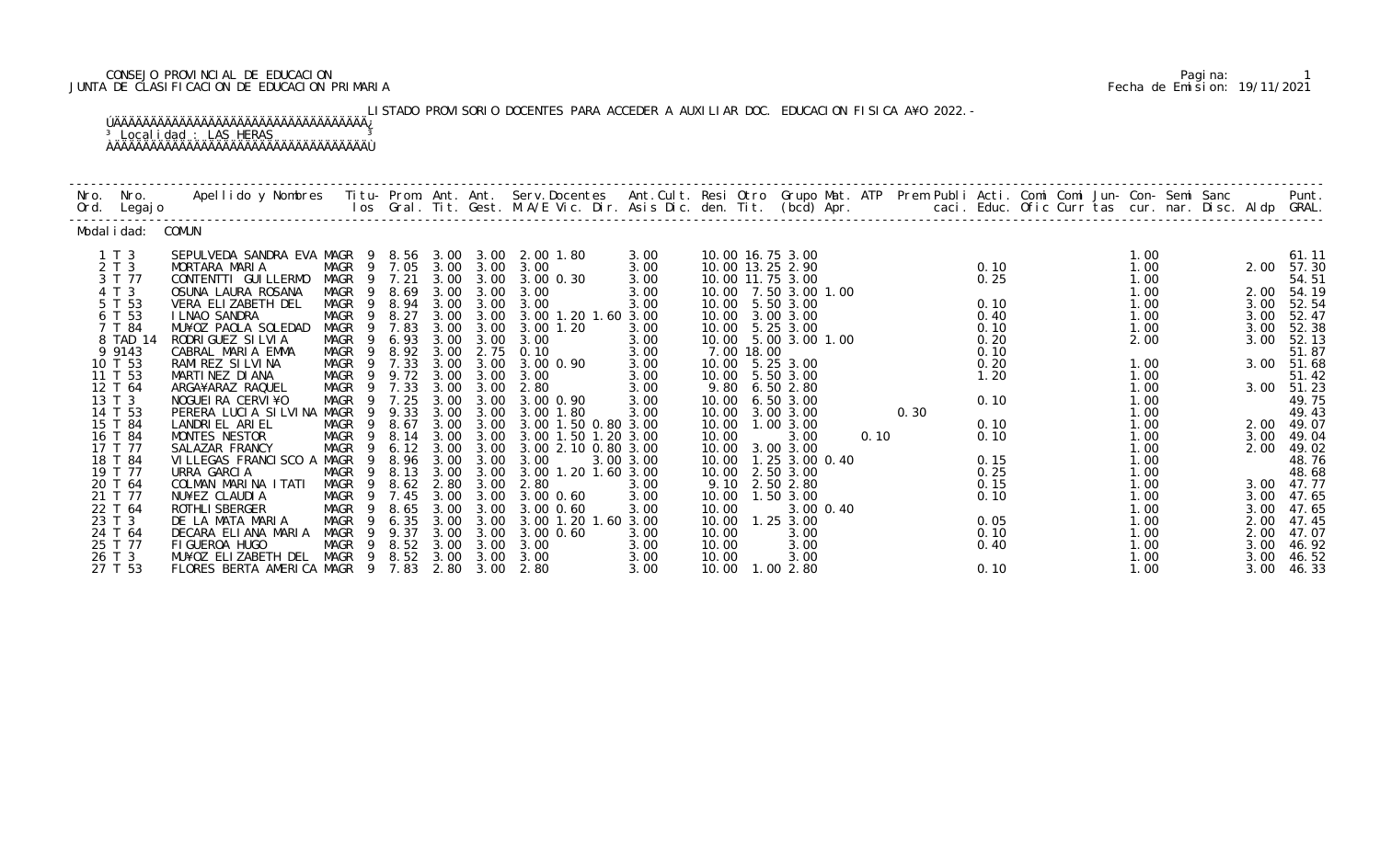## CONSEJO PROVINCIAL DE EDUCACION Pagina: 2 JUNTA DE CLASIFICACION DE EDUCACION PRIMARIA Fecha de Emision: 19/11/2021

# LISTADO PROVISORIO DOCENTES PARA ACCEDER A AUXILIAR DOC. EDUCACION FISICA A¥O 2022.-

| Nro. | Nro.               | Apellido y Nombres - Titu- Prom. Ant. Ant. Serv.Docentes - Ant.Cult. Resi Otro Grupo Mat. ATP Prem Publi Acti. Comi Comi Jun- Con- Semi Sanc - - - Punt.<br>Ios Gral. Tit. Gest. M.A/E Vic. Dir. Asis Dic. den. Tit. (bcd) Apr. - |                |                            |              |              |                                 |                           |               |                   |      |      |      |  |              |      |                     |
|------|--------------------|-----------------------------------------------------------------------------------------------------------------------------------------------------------------------------------------------------------------------------------|----------------|----------------------------|--------------|--------------|---------------------------------|---------------------------|---------------|-------------------|------|------|------|--|--------------|------|---------------------|
| Ord. | Legaj o            |                                                                                                                                                                                                                                   |                |                            |              |              |                                 |                           |               |                   |      |      |      |  |              |      |                     |
|      | 28 T 64            | PONCE FLAVIA                                                                                                                                                                                                                      |                | MAGR 9 7.61 3.00 3.00 3.00 |              |              |                                 | 3.00                      |               | 10.00  0.50  3.00 |      |      |      |  | 1.00         |      | 3.00 46.11          |
|      | 29 TAD 14          | VILTE HUGO ARMANDO                                                                                                                                                                                                                |                | MAGR 9 6.85 3.00 3.00      |              |              | 3.00                            | 3.00                      | 10.00         | 3.00              |      |      | 0.15 |  | 2.00         | 3.00 | 46.00               |
|      | 30 T 77            | MARI SCAL MARI ELA                                                                                                                                                                                                                |                |                            |              |              | MAGR 9 7.16 3.00 3.00 3.00 0.60 | 3.00                      | 10.00         | 3.00              |      |      | 0.10 |  | 1.00         | 3.00 | 45.86               |
|      | 31 T 53            | CABRERA NI DI A ANA                                                                                                                                                                                                               |                | MAGR 9 7.67                | 3.00         | 3.00         | 3.00                            | 3.00                      | 10.00         | 3.00              |      |      | 0.10 |  | 1.00         | 3.00 | 45.77               |
|      | 32 T 77            | CORDOBA FERNANDO                                                                                                                                                                                                                  |                | MAGR 9 7.74                | 3.00         | 3.00         | 3.00                            | 3.00                      | 10.00         | 3.00              |      |      |      |  | 1.00         | 3.00 | 45.74               |
|      | 33 T 53            | BUSTAMANTE MARA                                                                                                                                                                                                                   | MEEF           | 9 7.50                     | 3.00         | 3.00         | 3.00                            | 3.00                      | 10.00         | 3.00              |      |      | 0.05 |  | 1.00         | 3.00 | 45.55               |
|      | 34 T 53            | NAVARRO MARIA ISABEL                                                                                                                                                                                                              | MAGR           | 9 8.49                     | 3.00         | 3.00         | 3.00                            | 0.90                      |               | 10.00  1.00  3.00 |      |      | 0.05 |  | 1.00         | 3.00 | 45.44               |
|      | 35 T 77            | RIOS MIRNA DEL                                                                                                                                                                                                                    | MAGR           | 6.20<br>9                  | 3.00         | 3.00         | 3.00                            | 3.00                      | 10.00         | 4.00 3.00         | 0.10 |      | 0.10 |  | 1.00         |      | 45.40               |
|      | 36 T 3             | ROCHA MARIA RAQUEL                                                                                                                                                                                                                | MAGR           | 6.91<br>9                  | 3.00         | 3.00         | 3.00                            | 3.00                      | 10.00         | 3.00              |      |      |      |  | 1.00         | 3.00 | 44.91               |
|      | 37 T 64            | ECHAZU LORENZA                                                                                                                                                                                                                    | MAGR           | 6.52<br>- 9                | 3.00         | 3.00         | 2.40                            | 3.00                      |               | 8.40 3.00 2.40    |      |      | 0.10 |  | 1.00         | 3.00 | 44.82               |
|      | 38 T 53            | HERRERA MIRIAM                                                                                                                                                                                                                    |                | MAGR 9 7.67                | 3.00         | 3.00         | 2.60                            | 3.00 0.10                 | 9.80          | 2.60              |      |      |      |  | 1.00         | 3.00 | 44.77               |
|      | 39 T 84            | CARDENAS EDGARDO                                                                                                                                                                                                                  | MAGR           | 9 7.03                     | 3.00         | 3.00         | 2.60 0.60                       | 2.40                      | 10.00         | 3.00              |      |      |      |  | 0.10 1.00    | 3.00 | 44.73               |
|      | 40 T 64            | ANDRADE ZULMA                                                                                                                                                                                                                     | MAGR           | 6.70                       | 3.00         | 3.00         | 3.00                            | 3.00                      | 10.00         | 3.00              |      |      |      |  | 1.00         | 3.00 | 44.70               |
|      | 41 T 64            | FERRARI CARLOS                                                                                                                                                                                                                    | MAGR           | 9 7.53                     | 3.00         | 3.00         | 3.00 0.60                       | 3.00                      |               | 10.00  1.50  3.00 |      |      |      |  | 1.00         |      | 44.63               |
|      | 42 7543            | AVILA MARIA VERONICA MEEF                                                                                                                                                                                                         |                | 9 7.57                     | 3.00         | 3.00         | 2.80                            | 3.00                      | 10.00         | 2.80              |      |      | 0.35 |  |              |      | 3.00 44.52          |
|      | 43 T 3             | I VANOFF GUI NI N                                                                                                                                                                                                                 | MAGR           | 7.85<br>9                  | 3.00         | 3.00         | 3.00                            | 3.00 0.40 10.00 1.25 3.00 |               |                   |      |      |      |  | 1.00         |      | 44.50               |
|      | 44 T 53            | NAVARRO VALERIA                                                                                                                                                                                                                   | MAGR           | 9.14<br>9                  | 2.80         | 3.00         | 2.60                            | 0.40                      | 9.80          | 1.00 2.50         |      |      |      |  | 1.00         | 3.00 | 44.24               |
|      | 45 T 64            | FERNANDEZ JAVI ER                                                                                                                                                                                                                 | MAGR           | 8.54<br>- 9                | 3.00         | 3.00         | 3.00                            | 3.00                      | 10.00         | 3.00              |      | 0.10 | 0.25 |  | 1.00         |      | 43.89               |
|      | 46 5293            | DE LA VEGA CLAUDIA A                                                                                                                                                                                                              | MAGR           | 8.37<br>- 9                | 3.00         | 3.00         | 3.00                            | 3.00                      | 10.00         | 3.00              |      |      | 0.35 |  | 1.00         |      | 43.72               |
|      | 47 T 3             | MARCIAL SONIA                                                                                                                                                                                                                     | <b>MAGR</b>    | 8.27<br>9                  | 3.00         | 2.75         | 3.00                            | 3.00                      | 7.70          | 3.00              |      |      |      |  | 1.00         |      | 3.00 43.72          |
|      | 48 T 53            | CORTEZ ANGELICA                                                                                                                                                                                                                   | MAGR           | 7.61<br>9                  | 3.00         | 3.00         | 3.00                            | 3.00                      |               | 10.00  1.00  3.00 |      |      | 0.10 |  | 1.00         |      | 43.71               |
|      | 49 T 3             | PE¥A EDGARDO ENRIQUE MEEF                                                                                                                                                                                                         |                | 9 7.69                     | 3.00         | 3.00         | 3.00                            | 1.00                      | 10.00         | 3.00              |      |      |      |  | 1.00         |      | 3.00 43.69          |
|      | 50 T 3             | LATORRE ROXANA                                                                                                                                                                                                                    | MAGR           | 9 7.76                     | 2.60         | 3.00         | 2.60                            | 2.70                      | 9.10          | 2.60 1.00         |      |      | 0.30 |  | 1.00         | 2.00 | 43.66               |
|      | 51 4908            | VALENZUELA DELIA                                                                                                                                                                                                                  | MAGR           | 7.12<br>9                  | 3.00         | 3.00         | 3.00                            | 3.00                      | 10.00         | $1.25$ $3.00$     |      |      | 0.05 |  | 1.00         |      | 43.42               |
|      | 52 T 64            | ROJAS SONIA ANDREA                                                                                                                                                                                                                | MEEF           | 8.07<br>- 9                | 3.00<br>3.00 | 3.00         | 3.00<br>3.00                    | 3.00                      | 10.00         | 3.00              |      |      | 0.10 |  | 1.00         |      | 43.17               |
|      | 53 T 53<br>54 T 77 | ROMERO ADRIANA<br>ALACA ELSA                                                                                                                                                                                                      | MAGR<br>MAGR 9 | 9 6.51<br>8.12 2.80        |              | 3.00<br>3.00 | 2.60                            | 1.65<br>1.70              | 10.00<br>9.10 | 1.00 3.00<br>2.60 |      |      | 0.10 |  | 1.00<br>1.00 | 3.00 | 2.00 43.16<br>43.02 |
|      | 55 T 64            | ABT SONIA NOEMI                                                                                                                                                                                                                   | MAGR 9         | 5.87                       | 3.00         | 3.00         | 3.00                            | 3.00                      | 10.00         | 1.50 3.00         |      |      | 0.60 |  | 1.00         |      | 42.97               |
|      | 56 T 53            | FERNANDEZ RAQUEL                                                                                                                                                                                                                  |                | MAGR 9 8.30 3.00 3.00 3.00 |              |              |                                 | 2.55                      | 10.00         | 3.00              |      |      |      |  | 1.00         |      | 42.85               |
|      |                    |                                                                                                                                                                                                                                   |                |                            |              |              |                                 |                           |               |                   |      |      |      |  |              |      |                     |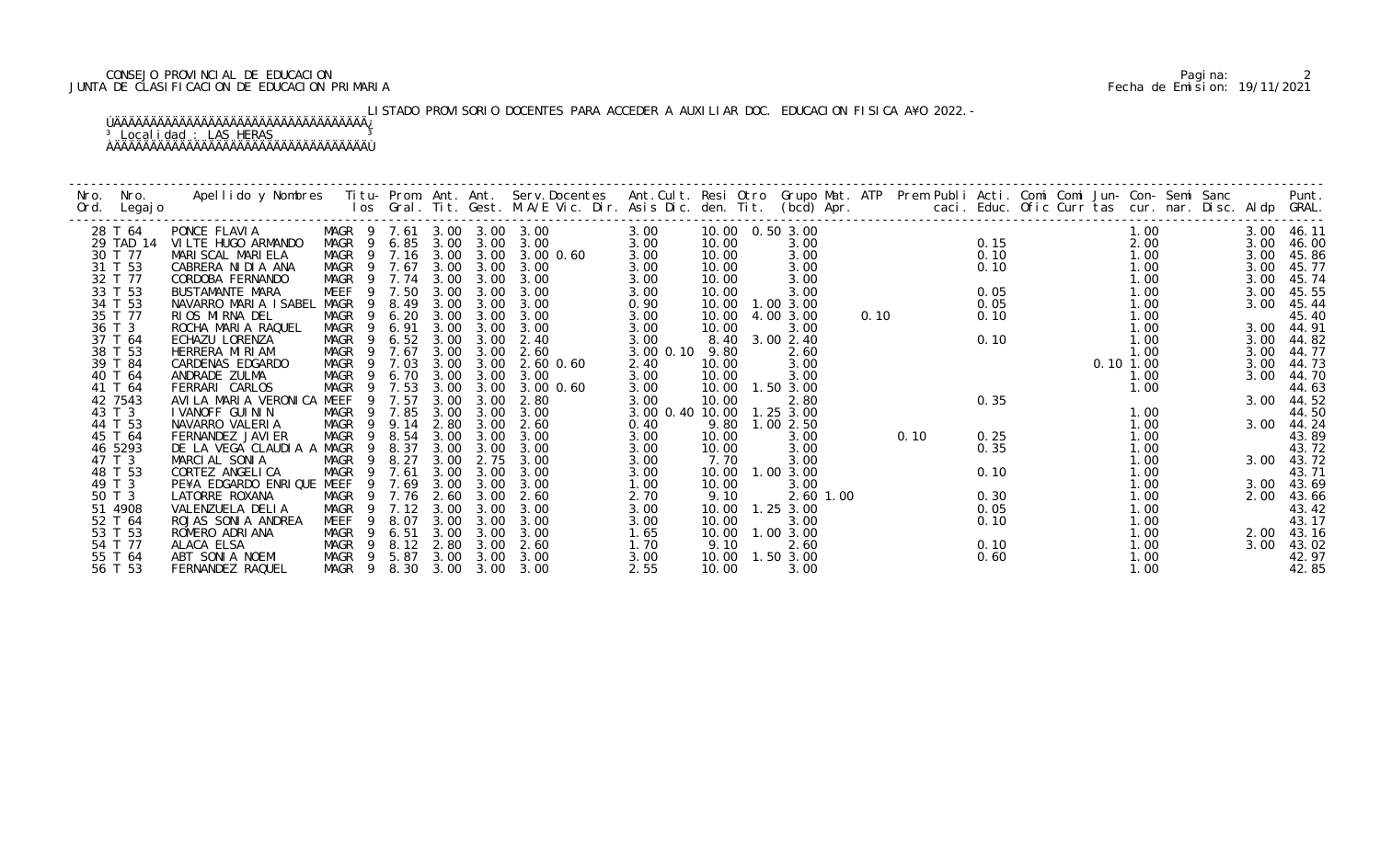## CONSEJO PROVINCIAL DE EDUCACION Pagina: 3 JUNTA DE CLASIFICACION DE EDUCACION PRIMARIA Fecha de Emision: 19/11/2021

# LISTADO PROVISORIO DOCENTES PARA ACCEDER A AUXILIAR DOC. EDUCACION FISICA A¥O 2022.-

| Nro. | Nro.<br>Ord. Legajo |                                                 |                            |             |      |                  |      |      |                   | $\begin{array}{cccc}\n & & \text{} & \text{} & \text{} \\ 3.00 & & & 0.10 \\ 7.00 & & & 0.05 \\ 0 & & & 0.35 \\ 0 & & & 0.10\n\end{array}$<br>$\begin{array}{cccc}\n30 & & 0.05 \\ 30 & & & 0.10 \\ 1.0 & & & \\ 0.05 & & 1.0 \\ 1.0 & & 0.45\n\end{array}$ |  |      |                                                                            |      |      |            |
|------|---------------------|-------------------------------------------------|----------------------------|-------------|------|------------------|------|------|-------------------|-------------------------------------------------------------------------------------------------------------------------------------------------------------------------------------------------------------------------------------------------------------|--|------|----------------------------------------------------------------------------|------|------|------------|
|      | 57 T 53             | SUAREZ MARGARITA ANA MAGR 9 7.79 3.00 3.00 2.80 |                            |             |      |                  |      | 3.00 | 10.00             |                                                                                                                                                                                                                                                             |  |      |                                                                            |      |      | 42.69      |
|      | 58 T 3              | FRANCES ALICIA                                  | MAGR 9 8.02 3.00 3.00 3.00 |             |      |                  |      | 2.65 | 10.00             |                                                                                                                                                                                                                                                             |  |      | $\begin{array}{ccc} 0.05 & 1.00 \\ 0.35 & 1.00 \\ 0.10 & 1.00 \end{array}$ |      |      | 42.67      |
|      | 59 T 53             | LOPEZ GLORIA                                    | MAGR 9 7.59 3.00 3.00      |             |      |                  | 3.00 | 3.00 | 10.00             |                                                                                                                                                                                                                                                             |  |      |                                                                            |      |      | 42.64      |
|      | 60 5293             | DE LA VEGA CLAUDIA A MEEF 9 7.28                |                            |             |      | 3.00 3.00        | 3.00 | 3.00 | 10.00             |                                                                                                                                                                                                                                                             |  |      |                                                                            |      |      | 42.63      |
|      |                     | 61 T 64/77 SEPULVEDA JUAN                       | <b>MEEF</b>                | 9 6.85      | 1.80 | 2.25             | 1.60 | 2.85 | 10.00 2.50 1.60   |                                                                                                                                                                                                                                                             |  |      |                                                                            |      | 3.00 | 42.55      |
|      | 62 T 53             | ORTEGA FANNY DEL                                | MAGR 9 6.23 3.00           |             |      | 3.00             | 3.00 | 3.00 | 10.00             | 1.00 3.00 0.30                                                                                                                                                                                                                                              |  |      |                                                                            |      |      | 42.53      |
|      | 63 T 77             | OJEDA MARCELA                                   | MAGR 9 7.25                |             | 3.00 | 3.00             | 3.00 | 2.85 | 10.00             |                                                                                                                                                                                                                                                             |  |      |                                                                            |      |      | 42.50      |
|      | 64 T 3              | HERNANDEZ GRACI ELA                             | MAGR 9 7.46 3.00 3.00      |             |      |                  | 3.00 | 3.00 | 10.00             |                                                                                                                                                                                                                                                             |  |      |                                                                            |      |      | 42.46      |
|      | 65 T 84             | TOLEDO ANALIA ESTHER MEEF                       | 9                          | 6.95        | 3.00 | 3.00             | 3.00 | 0.50 | 10.00             |                                                                                                                                                                                                                                                             |  |      |                                                                            |      | 3.00 | 42.45      |
|      | 66 T 77             | RIOS DARDO ARIEL                                | MAGR 9 7.34 3.00           |             |      | 3.00             | 3.00 | 3.00 | 10.00             |                                                                                                                                                                                                                                                             |  |      |                                                                            |      |      | 42.34      |
|      | 67 T 77             | EULA ROSANA MABEL                               | MAGR 9 7.11                |             |      | 3.00 3.00        | 3.00 | 3.00 | 10.00             |                                                                                                                                                                                                                                                             |  |      |                                                                            |      |      | 42.16      |
|      | 68 T 77             | FIGUEROA ELIO                                   | MAGR                       | 9 6.44 3.00 |      | 3.00             | 3.00 | 3.00 | 10.00             |                                                                                                                                                                                                                                                             |  |      |                                                                            |      |      | 41.99      |
|      | 69 T 77             | GOMEZ ALICIA RAQUEL                             | MAGR 9 7.56 3.00           |             |      | 3.00             | 2.80 | 0.40 | 9.10              | 2.80                                                                                                                                                                                                                                                        |  |      |                                                                            | 1.00 | 3.00 | 41.66      |
|      | 70 T 3              | GONZALEZ RAMONA                                 | MAGR 9 8.78                |             | 3.00 | 3.00             | 3.00 | 0.80 | 10.00             | 3.00                                                                                                                                                                                                                                                        |  |      |                                                                            | 1.00 |      | 41.58      |
|      | 71 7692             | LLERENA ALEJANDRA                               | MAGR 9 7.46                |             | 3.00 | 3.00             | 1.60 | 3.00 | 10.00 3.00 1.50   |                                                                                                                                                                                                                                                             |  |      |                                                                            |      |      | 41.56      |
|      | 72 T 3              | SORIA ROSA LEONOR                               | MEEF                       | 9 7.39      | 3.00 | 3.00             | 2.60 | 3.00 | 10.00             | 2.50                                                                                                                                                                                                                                                        |  |      |                                                                            | 1.00 |      | 41.49      |
|      | 73 T 3              | MORENO PABLO GERMAN                             | MAGR 9 6.53                |             | 2.60 | 2.75             | 2.40 | 0.75 | 8.40              | 2.50 2.40                                                                                                                                                                                                                                                   |  | 0.10 |                                                                            | 1.00 | 3.00 | 41.43      |
|      | 74 T 3              | ARANDA CRISTIAN                                 | MAGR 9 8.03                |             |      | $3.00\quad 3.00$ | 2.60 | 0.25 | 9.10              | 2.30                                                                                                                                                                                                                                                        |  |      |                                                                            | 1.00 | 3.00 | 41.28      |
|      | 75 T 64             | SANOGUERA JORGELINA MAGR 9 7.69                 |                            |             | 1.40 | 1.75             | 1.40 | 3.00 | 4.90              | 6.50 1.40                                                                                                                                                                                                                                                   |  |      |                                                                            | 1.00 | 3.00 | 41.04      |
|      | 76 T 53             | CORDOBA LAURA ANALIA MEEF                       |                            | 9 8.18      | 3.00 | 3.00             | 1.80 | 2.60 | 8.40              | 1.80                                                                                                                                                                                                                                                        |  | 0.10 |                                                                            | 1.00 | 2.00 | 40.88      |
|      | 77 T 77             | SALVA SONIA DALILA                              | MAGR 9 8.25                |             | 3.00 | 3.00             | 2.60 | 2.10 | 9.10              | 2.60                                                                                                                                                                                                                                                        |  | 0.05 |                                                                            | 1.00 |      | 40.70      |
|      | 78 T 77             | AVILA SONIA VERONICA MAGR                       |                            | 9 8.18      | 3.00 | 3.00             | 2.40 | 0.30 | 9.10              | 2.40                                                                                                                                                                                                                                                        |  | 0.10 |                                                                            | 1.00 |      | 2.00 40.48 |
|      | 79 T 3              | SANCHEZ GUSTAVO                                 | MEEF                       | 9 7.75      |      | 3.00 3.00        | 2.40 | 2.70 | 7.70 1.50 2.40    |                                                                                                                                                                                                                                                             |  |      |                                                                            | 1.00 |      | 40.45      |
|      | 80 T 3              | DIAZ NELIDA KARINA                              | MAGR 9 7.00                |             | 3.00 | 2.75             | 3.00 | 1.70 | 7.70              | 0.50 2.70                                                                                                                                                                                                                                                   |  |      |                                                                            | 1.00 | 2.00 | 40.35      |
|      | 81 T 77             | LOPEZ CAMACHO SABINA MAGR                       |                            | 9 6.84 3.00 |      | 3.00             | 3.00 | 1.50 | 10.00             | 3.00                                                                                                                                                                                                                                                        |  |      |                                                                            | 1.00 |      | 40.34      |
|      | 82 T 77             | MAZA MARIA ALEJANDRA MAGR 9 7.26                |                            |             | 1.80 | 2.25             | 1.70 | 1.60 | 5.60 5.50 1.60    |                                                                                                                                                                                                                                                             |  |      |                                                                            | 1.00 | 3.00 | 40.31      |
|      | 83 T 84             | QUI PI LDOR ALEXI S                             | MAGR 9 8.54 1.60           |             |      | 2.00             | 1.60 | 0.90 | 10.00  1.00  1.60 |                                                                                                                                                                                                                                                             |  |      |                                                                            | 1.00 | 3.00 | 40.24      |
|      | 84 T 77             | VAQUI NZAY MABEL                                | MEEF 9 7.00 3.00           |             |      | 3.00             | 2.80 | 1.55 | 10.00             | 2.80                                                                                                                                                                                                                                                        |  |      |                                                                            | 1.00 |      | 40.15      |
|      | 85 T 77             | CROCCE BEATRIZ                                  | MAGR 9 7.58 3.00 3.00 2.20 |             |      |                  |      | 3.00 | 9.10              | 2.20                                                                                                                                                                                                                                                        |  |      |                                                                            | 1.00 |      | 40.08      |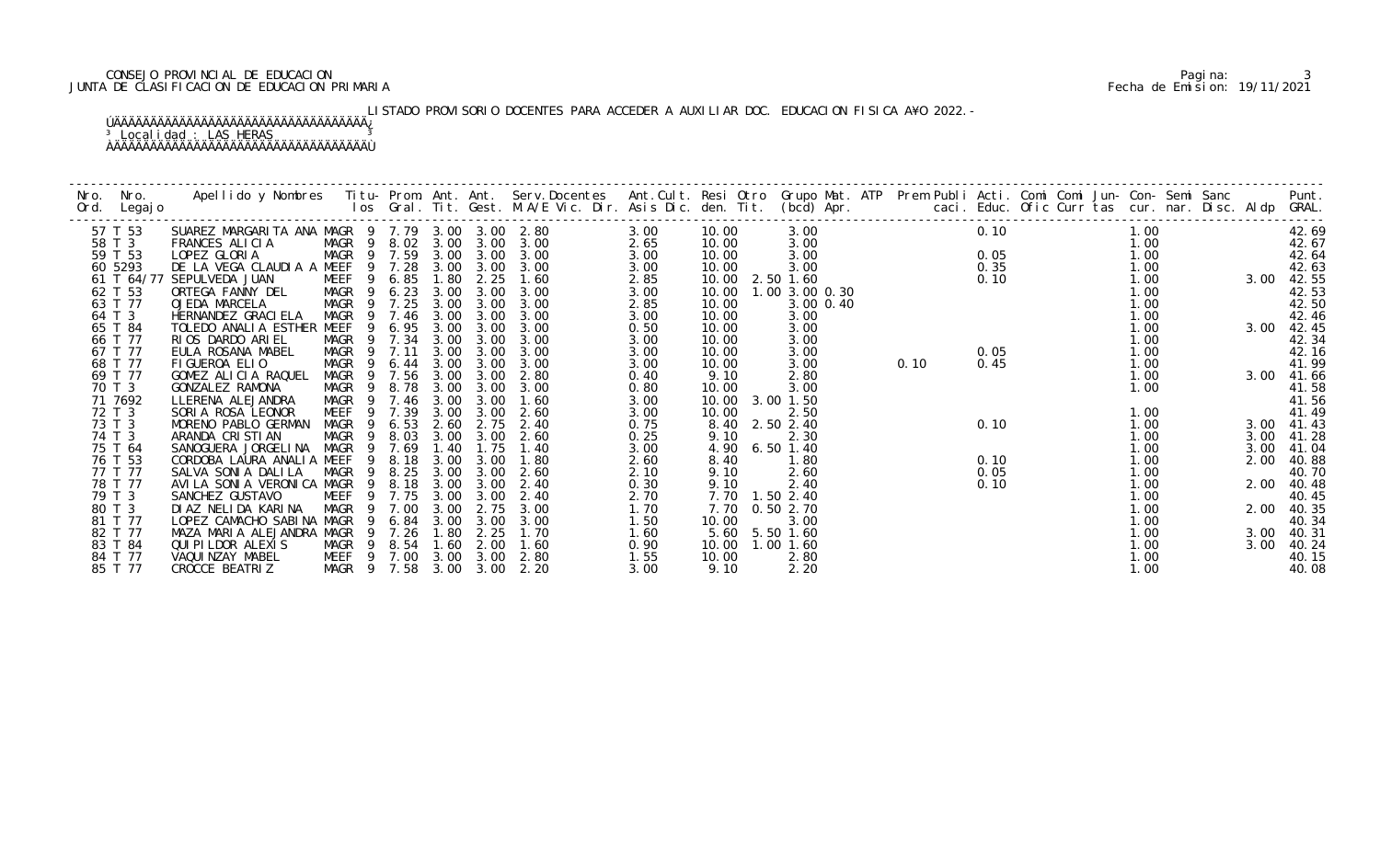## CONSEJO PROVINCIAL DE EDUCACION Pagina: 4 JUNTA DE CLASIFICACION DE EDUCACION PRIMARIA Fecha de Emision: 19/11/2021

# LISTADO PROVISORIO DOCENTES PARA ACCEDER A AUXILIAR DOC. EDUCACION FISICA A¥O 2022.-

| Nro.<br>Ord. | Nro.<br>Legaj o | Apellido y Nombres Titu-Prom. Ant. Ant. Serv.Docentes Ant.Cult. Resi Otro Grupo Mat. ATP Prem Publi Acti. Comi Comi Jun-Con-Semi Sanc Punt.<br>Ios Gral. Tit. Gest. M.A/E Vic. Dir. Asis Dic. den. Tit. (bcd) Apr. |             |                |      |      |      |                            |      |       |                |  |      |           |      |  |      |            |
|--------------|-----------------|--------------------------------------------------------------------------------------------------------------------------------------------------------------------------------------------------------------------|-------------|----------------|------|------|------|----------------------------|------|-------|----------------|--|------|-----------|------|--|------|------------|
|              | 86 T 64         | AGUERO MARINA LORENA MAGR 9 5.86 2.80 3.00 2.60                                                                                                                                                                    |             |                |      |      |      |                            | 1.00 | 9.10  | 2.60           |  |      | 0.10 1.00 |      |  |      | 3.00 40.06 |
|              | 87 T 53         | SI LGUEI RA CARMEN                                                                                                                                                                                                 |             |                |      |      |      | MAGR 9 7.83 3.00 2.75 3.00 | 3.00 | 7.00  | 3.00           |  |      | 0.10      | 1.00 |  |      | 39.68      |
|              | 88 T 64         | QUI LPI DOR FERNANDO                                                                                                                                                                                               |             |                |      |      |      | MAGR 9 6.82 2.80 3.00 2.60 | 0.70 | 9.10  | 2.60           |  |      |           | 1.00 |  |      | 2.00 39.62 |
|              | 89 T 53         | SILVERA CINTIA                                                                                                                                                                                                     | MAGR 9 8.69 |                |      | 3.00 | 1.75 | 1.50                       | 3.00 |       | 4.90 5.25 1.40 |  |      |           | 1.00 |  |      | 39.49      |
|              | 90 T 84         | ALVAREZ GAI TAN                                                                                                                                                                                                    | MAGR        |                |      |      |      | 9 6.70 3.00 2.25 2.60      | 3.00 | 6.30  | 2.20           |  |      |           | 1.00 |  | 3.00 | 39.05      |
|              | 91 T 53         | MI RANDA FLORENTI NA                                                                                                                                                                                               | MAGR        | - 9            | 8.74 | 3.00 | 2.50 | 2.60                       | 2.90 | 7.00  | 2.30           |  |      |           | 1.00 |  |      | 39.04      |
|              | 92 T 64         | PALMAS RAMON PAULINO MEEF                                                                                                                                                                                          |             | 9 6.99         |      | 3.00 | 2.75 | 2.20                       | 0.85 |       | 7.70 3.00 2.20 |  | 0.25 |           | 1.00 |  |      | 38.94      |
|              | 93 T 77         | ZAYA MARIA LAURA                                                                                                                                                                                                   | MEEF        | 9 7.71         |      | 2.60 | 2.50 | 1.80                       | 2.40 |       | 6.30 1.75 1.80 |  |      |           | 1.00 |  |      | 2.00 38.86 |
|              | 94 4617         | BORDON CAROLINA                                                                                                                                                                                                    | MAGR        | 9 7.25         |      | 3.00 | 3.00 | 1.80                       | 3.00 | 10.00 | 1.80           |  |      |           |      |  |      | 38.85      |
|              | 95 T 84         | MORELLI YOLANDA                                                                                                                                                                                                    | MAGR        | - 9            | 7.26 | 3.00 | 2.25 | 2.20                       | 1.20 | 6.30  | 1.002.50       |  |      |           | 1.00 |  | 3.00 | 38.71      |
|              | 96 T 64         | PALMAS RAMON PAULINO MAGR                                                                                                                                                                                          |             | $\overline{9}$ | 6.74 | 3.00 | 2.75 | 2.20                       | 0.85 | 7.70  | 3.00 2.20      |  | 0.25 |           | 1.00 |  |      | 38.69      |
|              | 97 T 3          | CRUZ MARGARI TA                                                                                                                                                                                                    | MAGR        | $\overline{9}$ | 8.10 | 3.00 | 2.50 | 1.70                       | 3.00 | 5.60  | $1.00$ $1.60$  |  |      |           | 1.00 |  | 2.00 | 38.50      |
|              | 98 T 84         | CARRASCO CLAUDIA                                                                                                                                                                                                   | MAGR        | 9 7.88         |      | 1.60 | 2.00 | 1.70                       | 1.05 | 5.60  | 4.00 1.60      |  |      |           | 1.00 |  | 3.00 | 38.43      |
|              | 99 T 84         | ARELLANO GABRI ELA                                                                                                                                                                                                 | MAGR 9      |                | 7.69 | 2.60 | 3.00 | 2.60                       | 0.80 | 9.10  | 2.60           |  |      |           | 1.00 |  |      | 38.39      |
|              | 100 T 84        | RIBOLDI SILVIA                                                                                                                                                                                                     | MAGR 9 7.31 |                |      | 3.00 | 3.00 | 2.40                       | 0.95 | 9.10  | 2.40           |  | 0.10 |           | 1.00 |  |      | 38.26      |
|              | 101 T 77        | SARAVIA MARIO                                                                                                                                                                                                      | MAGR        | 9 7.49         |      | 3.00 | 3.00 | 2.60                       | 0.35 | 9.10  | 2.60           |  |      |           | 1.00 |  |      | 38.14      |
|              | 102 T 84        | GONZALEZ ADRIANA                                                                                                                                                                                                   | MAGR        | 9              | 7.52 | 3.00 | 2.25 | 1.90                       | 3.00 | 7.00  | 1.50 1.80      |  |      |           | 1.00 |  |      | 37.97      |
|              | 103 T 53        | DI AZ WALTER CESAR                                                                                                                                                                                                 | MAGR        |                | 6.63 | 3.00 | 2.00 | 2.80                       | 2.10 | 5.60  | 0.502.20       |  |      |           | 1.00 |  | 3.00 | 37.83      |
|              | 104 T 53        | SALVANI MI GUELA                                                                                                                                                                                                   | MAGR        |                | 6.64 | 3.00 | 3.00 | 3.00                       |      | 9.10  | 3.00           |  |      |           | 1.00 |  |      | 37.74      |
|              | 105 T 53        | BRUNA FERNANDEZ RAUL                                                                                                                                                                                               | MAGR        | - 9            | 6.25 | 2.80 | 3.00 | 2.20                       | 1.15 | 10.00 | 2.20           |  | 0.10 |           | 1.00 |  |      | 37.70      |
|              | 106 T 53        | ARELLANO MARIA                                                                                                                                                                                                     | MAGR        | $\overline{9}$ | 7.10 | 2.80 | 3.00 | 2.60                       | 0.15 | 9.10  | 2.60           |  |      |           | 1.00 |  |      | 37.35      |
| 107 T 3      |                 | QUI NTEROS LUI S                                                                                                                                                                                                   | MEEF        | 9              | 7.43 | 2.60 | 3.00 | 2.20                       | 2.00 | 7.70  | 2.20           |  | 0.05 |           | 1.00 |  |      | 37.18      |
|              | 108 T 64        | SI LVA VI CENTA                                                                                                                                                                                                    | MAGR 9 7.45 |                |      | 3.00 | 2.75 | 2.40                       | 0.25 | 8.40  | 2.40           |  |      |           | 1.00 |  |      | 36.65      |
|              | 109 T 84        | AYALA ROXANA                                                                                                                                                                                                       | MAGR        | 9 7.70         |      | 2.20 | 2.50 | 2.10                       |      | 7.00  | 2.00           |  |      |           | 1.00 |  | 3.00 | 36.50      |
|              | 110 9985        | BULACIO CRISTIAN                                                                                                                                                                                                   | MEEF        | 9              | 7.40 | 1.80 | 2.25 | 2.00                       | 2.40 | 6.30  | 2.00           |  |      |           |      |  | 3.00 | 36.15      |
|              | 111 T 53        | CAFFERATA NORMA                                                                                                                                                                                                    | MEEF        | -9             | 6.77 | 3.00 | 2.75 | 2.00                       | 0.45 | 7.00  | 2.00           |  | 0.10 |           | 1.00 |  | 2.00 | 36.07      |
|              | 112 10913       | GARCIA ELIANA BELEN                                                                                                                                                                                                | MAGR        | 9 7.23         |      | 1.60 | 1.75 | 1.40                       | 1.60 | 4.20  | 7.50 1.40      |  | 0.20 |           |      |  |      | 35.88      |
|              | 113 11316       | <b>GUTI ERREZ LAURA</b>                                                                                                                                                                                            | MAGR 9 7.93 |                |      | 1.40 | 1.50 | 1.20                       | 2.90 |       | 4.20 3.50 1.20 |  |      |           |      |  | 3.00 | 35.83      |
|              | 114 T 77        | PASTOR JUAREZ YNES                                                                                                                                                                                                 | MAGR 9 7.01 |                |      | 3.00 | 2.75 | 2.20                       | 0.60 | 7.70  | 2.20           |  | 0.30 |           | 1.00 |  |      | 35.76      |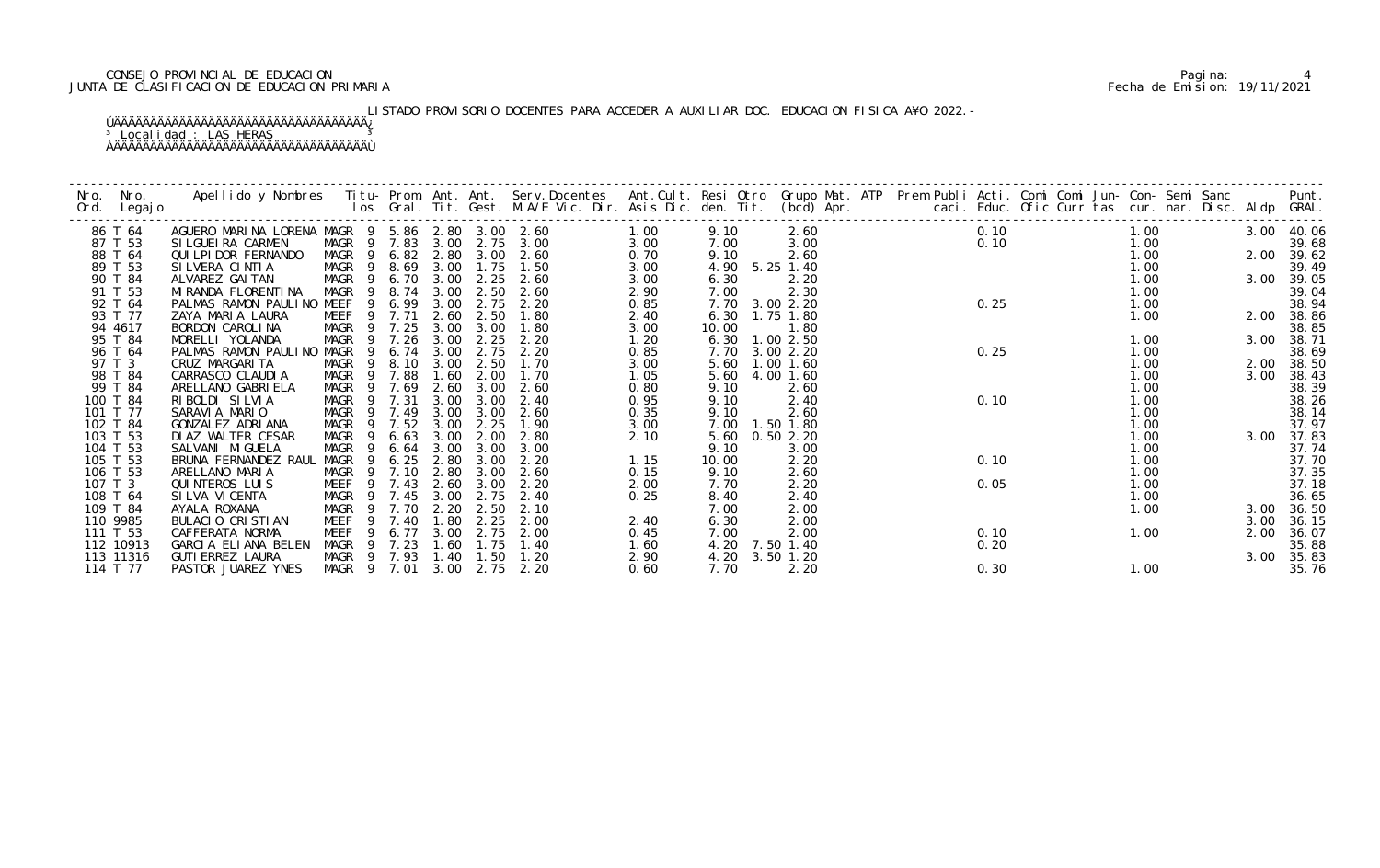## CONSEJO PROVINCIAL DE EDUCACION Pagina: 5 JUNTA DE CLASIFICACION DE EDUCACION PRIMARIA Fecha de Emision: 19/11/2021

# LISTADO PROVISORIO DOCENTES PARA ACCEDER A AUXILIAR DOC. EDUCACION FISICA A¥O 2022.-

|        |                        |                                     |                           |                |           |              |              |                                                          | 1.85         |               | 0.60                   |  |             |      |  | 1.00             |      |              |                |
|--------|------------------------|-------------------------------------|---------------------------|----------------|-----------|--------------|--------------|----------------------------------------------------------|--------------|---------------|------------------------|--|-------------|------|--|------------------|------|--------------|----------------|
| 116 TP | 115 T 84               | CONDORI VIOLETA<br>BARROS VELAZQUEZ |                           |                |           |              |              | MEEF 9 7.74 1.20 1.50 0.60<br>MAGR 9 7.70 3.00 0.75 1.80 | 3.00         | 10.00<br>9.10 | 0.90                   |  |             |      |  |                  |      | 2.00 35.49   | 35.25          |
|        | 117 T 84               | CRUZ NELIDA TERESA                  |                           |                |           |              |              | MAGR 9 7.94 2.40 1.75 1.60                               | 2.95         |               | 4.90 2.00 1.60         |  |             |      |  | 1.00             |      |              | 35.14          |
|        | 118 T 84               | SALTO HUGO MARTIN                   | MAGR 9 8.83               |                |           |              |              | 1.40 1.75 1.60                                           | 1.00         |               | 4.90 4.00 1.60         |  |             |      |  |                  |      |              | 35.08          |
|        | 119 T 84               | MEDINA MARCELA ERICA MAGR 9 5.23    |                           |                |           |              |              | 2.80 2.25 2.40                                           | 3.00         |               | 6.30 1.00 2.10         |  |             |      |  | $1.00$<br>$1.00$ |      |              | 35.08          |
|        | 120 11249              | DIAZ MARIA ROSA                     | MAGR 9 7.60 3.00          |                |           |              | 1.50         | 3.00                                                     | 3.00         |               | 4.20 1.50 2.20         |  |             |      |  |                  |      |              | 35.00          |
|        | 121 11899              | BERNARDIS ENZO                      | MAGR 9 7.68 2.20          |                |           |              | 1.00         | 0.80                                                     | 3.00         |               | 2.80 4.50 0.80         |  |             |      |  |                  |      |              | 3.00 34.78     |
|        | 122 11242              | DEAK SESMA ANAHI                    | MAGR 9 8.77 1.20          |                |           |              | 1.50         | 1.00                                                     | 1.85         |               | 4.20 3.00 1.00         |  |             |      |  |                  |      | 3.00         | 34.52          |
|        | 123 10622              | SAULUK JOHANA PAOLA                 | MAGR                      | $\overline{9}$ | 8.18 1.40 |              | 1.75         | 1.40                                                     | 0.95         |               | 4.90 2.50 1.40         |  |             |      |  |                  |      | 3.00         | 34.48          |
|        | 124 T 3                | BARRERA MAYRA                       | MAGR 9 7.71               |                |           | 1.80         | 2.00         | 1.60                                                     | 0.55         | 5.60          | 1.50 1.60              |  |             |      |  | 1.00             |      | 2.00         | 34.36          |
|        | 125 T 77               | YAPURA FABIAN                       | MEEF 9 7.16 1.20          |                |           |              | 1.50         | 1.30                                                     | 0.30         |               | 10.00  1.50  1.20      |  |             |      |  | 1.00             |      |              | 34.16          |
|        | 126 9790               | FALCON ROA LUCIA                    | MEEF 9 7.48               |                |           | 2.60         | 3.00         | 2.40                                                     | 1.35         | 6.30          | 2.00                   |  |             |      |  |                  |      |              | 34.13          |
|        | 127 11495              | SALAZAR YANINA JAEL                 | MAGR                      |                | 9 8.56    | 1.00         | 1.25         | 1.00                                                     | 2.30         | 3.50          | 4.50 1.00              |  |             |      |  |                  |      |              | 2.00 34.11     |
|        | 128 11576              | GOMEZ ORTI ELLI                     | MAGR 9 8.25               |                |           | 1.20         | 1.25         | 1.00                                                     | 0.80         | 3.50          | 6.001.00               |  |             |      |  |                  |      | 2.00         | 34.00          |
|        | 129 9593               | SOSA MARIA JOSE                     | <b>MEEF</b>               |                | 9 6.58    | 2.00         | 2.25         | 1.40                                                     | 1.30         | 10.00         | 1.40                   |  |             |      |  |                  |      |              | 33.93          |
|        | 130 9490               | LEON EUGENIA FABIANA MAGR           |                           | - 9            | 8.23      | 3.00         | 2.75         | 0.60                                                     | 0.30         | 6.30          | 3.00 0.60              |  |             |      |  |                  |      |              | 33.78          |
|        | 131 T 34               | DELGADO IRMA DEL                    | MAGR                      |                | 9 7.53    | 3.00         | 3.00         | 1.80                                                     | 1.35         | 6.30          | 1.80                   |  | $0.15$ 0.35 |      |  | 1.00             | 1.50 |              | 33.78          |
|        | 132 T 84               | MAZA FRANCO OMAR                    | MEEF                      | -9             | 6.16      | 1.60         | 2.00         | 1.80                                                     | 0.25         | 10.00         | 1.80                   |  |             |      |  | 1.00             |      |              | 33.61          |
|        | 133 11322              | BRITO MARCELA                       | MAGR                      | - 9            | 8.61      | 1.80         | 1.25         | 1.20                                                     | 2.05         |               | 4.20 1.00 1.20         |  |             |      |  |                  |      | 3.00         | 33.31          |
|        | 134 11720<br>135 11738 | BORDON CRISTIAN<br>ROMERO VERONI CA | MEEF 9 7.88               |                | 9 7.73    | 1.00<br>2.00 | 1.00<br>1.25 | 0.60<br>1.00                                             | 0.40         | 10.00         | 0.40<br>2.80 3.00 1.00 |  |             |      |  |                  |      | 3.00<br>3.00 | 33.28          |
|        | 136 10240              | VI LLAGRA DORKA                     | MAGR<br>MEEF <sub>9</sub> |                | 7.49      | 1.60         | 2.00         |                                                          | 2.45<br>3.00 | 10.00         |                        |  |             | 0.05 |  |                  |      |              | 33.23<br>33.14 |
|        | 137 9861               | MARTINEZ YENY                       | MAGR 9 8.80               |                |           | 3.00         | 2.00         | 3.00                                                     | 3.00         | 4.20          |                        |  |             |      |  |                  |      |              | 33.00          |
|        | 138 T 53               | COLMAN ADRIANA                      | MAGR 9 8.62 3.00          |                |           |              | 1.75         | 1.20                                                     | 3.00         | 4.20          | 1.20                   |  |             |      |  | 1.00             |      |              | 32.97          |
|        | 139 T 77               | GALDAMES CAROLINA                   | MAGR                      | - 9            | 8.07      | 2.00         | 1.75         | 1.40                                                     | 0.75         |               | 4.90 2.25 1.40         |  |             |      |  | 1.00             |      |              | 32.52          |
|        | 140 12020              | AREVALO DAI ANA BELEN MAGR          |                           | - 9            | 7.60      | 0.60         | 0.75         | 0.60                                                     | 1.45         |               | 10.00  1.50  0.60      |  |             |      |  |                  |      |              | 32.10          |
|        | 141 11882              | ZACZEK NADIA SUSANA                 | MAGR                      |                | 9 7.91    |              |              | 0.80 0.75 0.80                                           |              |               | 2.80 6.00 0.80         |  |             |      |  |                  |      |              | 3.00 31.86     |
|        | 142 8329               | AGUI LAR MAXI MI LI ANO             | MEEF 9 6.66 2.60 2.75     |                |           |              |              |                                                          | 0.40         | 10.00         |                        |  |             | 0.15 |  |                  |      |              | 31.56          |
|        | 143 11055              | SANTI LLAN RODRI GO                 |                           |                |           |              |              | MAGR 9 6.26 1.40 1.50 1.20                               | 0.60         |               | 4.20 3.00 1.20         |  |             |      |  |                  |      |              | 3.00 31.36     |
|        |                        |                                     |                           |                |           |              |              |                                                          |              |               |                        |  |             |      |  |                  |      |              |                |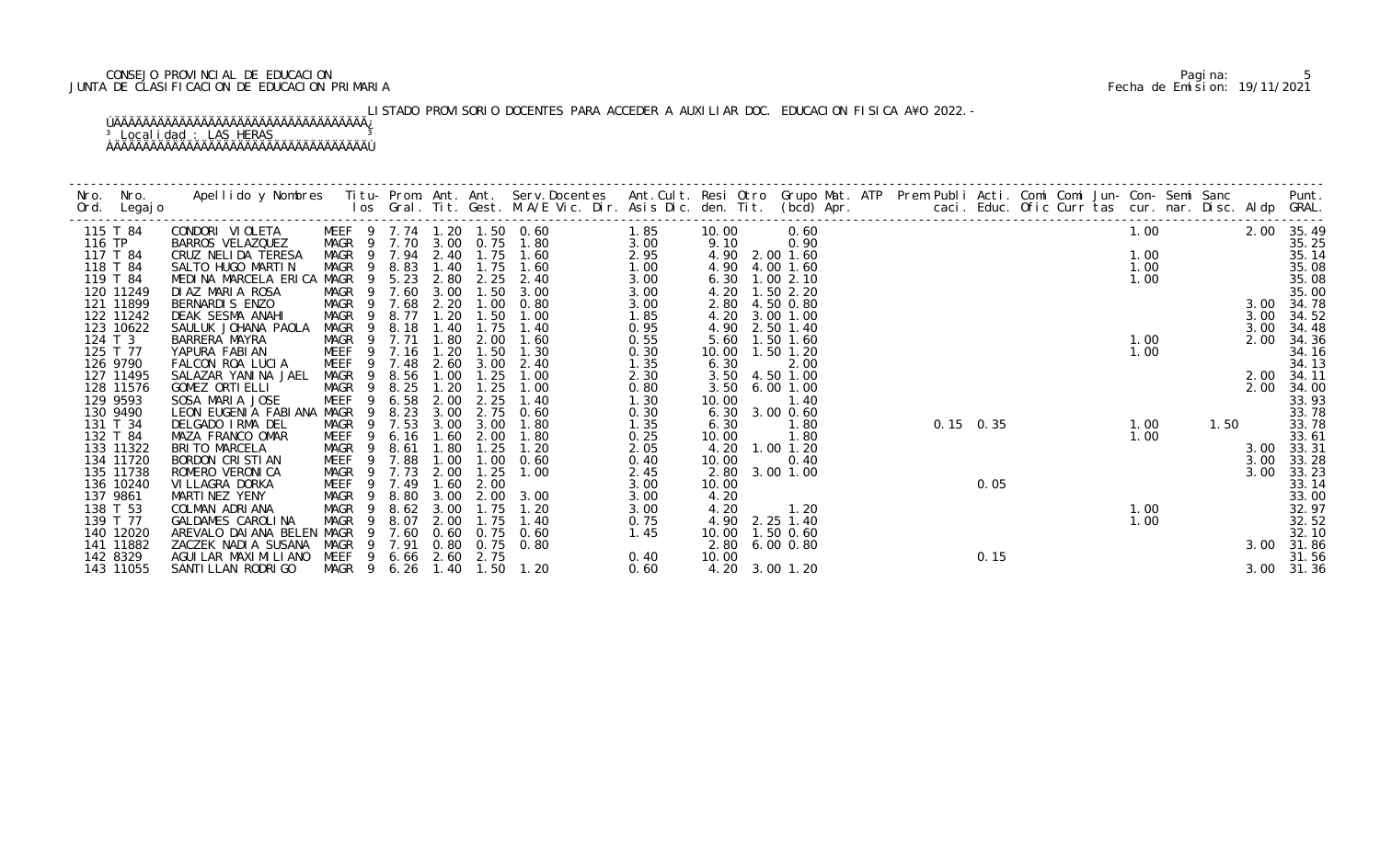## CONSEJO PROVINCIAL DE EDUCACION Pagina: 6 JUNTA DE CLASIFICACION DE EDUCACION PRIMARIA Fecha de Emision: 19/11/2021

# LISTADO PROVISORIO DOCENTES PARA ACCEDER A AUXILIAR DOC. EDUCACION FISICA A¥O 2022.-

| Nro. | Nro. In the New York of the New York of the United States and the United States of the New York of the New Yor<br>Ord. Legajo | Apellido y Nombres Iitu-Prom. Ant. Ant. Serv.Docentes Ant.Cult. Resi Otro Grupo Mat. ATP Prem Publi Acti. Comi Comi Jun-Con-Semi Sanc Punt.<br>Ios Gral. Tit. Gest. M.A/E Vic. Dir. Asis Dic. den. Tit. (bcd) Apr. |                                                |                                |                          |              |             |      |               |      |                |  |      |      |  |      |  |      |                     |
|------|-------------------------------------------------------------------------------------------------------------------------------|--------------------------------------------------------------------------------------------------------------------------------------------------------------------------------------------------------------------|------------------------------------------------|--------------------------------|--------------------------|--------------|-------------|------|---------------|------|----------------|--|------|------|--|------|--|------|---------------------|
|      | 144 10920                                                                                                                     | RAMI REZ RAMON OSCAR MEEF 9 7.29 3.00 1.75 0.80                                                                                                                                                                    |                                                |                                |                          |              |             | 3.00 |               |      | 4.20 1.75 0.40 |  | 0.15 |      |  |      |  |      | 31.34               |
|      | 145 11469                                                                                                                     | MENDOZA SABRINA                                                                                                                                                                                                    | MEEF 9 7.55                                    |                                | 1.00                     | 1.25         | 1.00        | 0.35 | 10.00         |      | 1.00           |  |      |      |  |      |  |      | 31.15               |
|      | 146 11600                                                                                                                     | LAGUNA NORMA YANEL                                                                                                                                                                                                 | MAGR 9 7.60                                    |                                | 1.20                     |              | $1.25$ 1.00 |      |               |      | 3.50 6.50 1.00 |  |      |      |  |      |  |      | 31.05               |
|      | 147 10981                                                                                                                     | PATAGUA SI LVI NA                                                                                                                                                                                                  | MAGR                                           | 9 8.81                         | 1.20                     | 1.50         | 1.10        | 0.70 | 4.20          |      | 1.00           |  |      |      |  |      |  | 3.00 | 30.51               |
|      | 148 11587                                                                                                                     | MANCILLA ARIEL                                                                                                                                                                                                     | MEEF 9 7.23                                    |                                | 1.00                     | 1.25         | 1.00        |      | 10.00         |      | 1.00           |  |      |      |  |      |  |      | 30.48               |
|      | 149 T 77                                                                                                                      | GONZALEZ GABRI ELA                                                                                                                                                                                                 | MAGR 9 7.17                                    |                                | 3.00                     | 2.00         | 1.20        | 1.55 | 4.20          |      | 1.20           |  |      |      |  | 1.00 |  |      | 30.32               |
|      | 150 11006                                                                                                                     | LI ENDO FLORENCIA                                                                                                                                                                                                  | MAGR                                           | 8.68<br>$\overline{9}$         | 1.20                     | 1.50         | 1.30        | 0.20 | 4.20          |      | 1.20           |  |      |      |  |      |  |      | 3.00 30.28          |
|      | 151 11332                                                                                                                     | PEREYRA MATHI AS                                                                                                                                                                                                   | MAGR 9 7.12                                    |                                | 1.20                     | 1.25         | 0.90        | 1.70 |               |      | 4.20 4.00 0.80 |  |      |      |  |      |  |      | 30.17               |
|      | 152 11480                                                                                                                     | GOI TEA JOSEFA ANAHI                                                                                                                                                                                               | MAGR                                           | 9 7.65                         | 1.40                     | 1.25         | 1.10        | 1.30 | 4.20          |      | 1.00           |  |      |      |  |      |  |      | 3.00 29.90          |
|      | 153 T 84                                                                                                                      | GUEVARA CRISTINA                                                                                                                                                                                                   | MAGR                                           | 6.46<br>- 9                    | 3.00                     | 1.50         | 1.20        |      | 3.50          |      | 1.20           |  |      |      |  | 1.00 |  | 3.00 | 29.86               |
|      | 154 12230                                                                                                                     | MORALES NANCY NOEMI                                                                                                                                                                                                | MAGR                                           | 7.22<br>- 9                    | 3.00                     | 0.75         | 0.50        | 0.70 |               |      | 4.90 3.00 0.40 |  |      |      |  |      |  |      | 29.47               |
|      | 155 11633                                                                                                                     | CARPIO FATIMA                                                                                                                                                                                                      | MAGR                                           | 9 7.65                         | 1.20                     | 1.25         | 1.00        | 1.05 | 3.50          |      | 3.50 1.00      |  |      | 0.25 |  |      |  |      | 29.40               |
|      | 156 12090                                                                                                                     | AVALOS PAOLA ROMINA                                                                                                                                                                                                | MAGR                                           | 9 7.64                         | 0.60                     | 0.75         | 0.60        | 1.10 | 2.10          |      | 4.00 0.60      |  |      |      |  |      |  |      | 3.00 29.39          |
|      | 157 10386                                                                                                                     | ESCUDERO MARIELA DEL MAGR                                                                                                                                                                                          |                                                | 9 6.02                         | 3.00                     | 1.50         | 1.00        | 0.75 | 2.10          |      | 3.00 0.80      |  |      |      |  |      |  |      | 2.00 29.17          |
|      | 158 11935                                                                                                                     | HERMOSI LLA I VAN                                                                                                                                                                                                  | MAGR                                           | 8.25<br>$\overline{9}$         | 0.80                     | 1.00         | 0.70        | 0.20 | 2.10          |      | 3.50 0.60      |  |      |      |  |      |  | 3.00 | 29.15               |
|      | 159 12442                                                                                                                     | ALFARO SILVANA                                                                                                                                                                                                     | MAGR                                           | 8.54<br>- 9                    | 0.40                     | 0. 50        | 0.30        | 2.95 | 0.70          |      | 4.50 0.20      |  |      |      |  |      |  | 2.00 | 29.09               |
|      | 160 11751                                                                                                                     | VERA ARACELI PAOLA                                                                                                                                                                                                 | MAGR 9 7.56                                    |                                | 1.00                     | 1.25         | 1.00        |      |               |      | 3.50 2.50 1.00 |  |      |      |  |      |  | 2.00 | 28.81               |
|      | 161 10907                                                                                                                     | GRANA NATALIA                                                                                                                                                                                                      | MEEF                                           | 8.13<br>-9                     | 1.20                     | 1.50         | 1.40        | 0.35 | 4.90          |      | $1.00$ $1.20$  |  |      |      |  |      |  |      | 28.68               |
|      | 162 11133                                                                                                                     | ZUMBAYA ALDO                                                                                                                                                                                                       | MEEF                                           | - 9<br>6.50                    | 1.80                     | 1.50         | 1.20        | 3.00 | 4.20          |      | 1.20           |  |      | 0.10 |  |      |  |      | 28.50               |
|      | 163 12052                                                                                                                     | FERNANDEZ MACARENA                                                                                                                                                                                                 | MEEF                                           | 9<br>8.00                      | 0.60                     | 0.75         |             | 0.15 | 10.00         |      |                |  |      |      |  |      |  |      | 28.50               |
|      | 164 9148                                                                                                                      | ABALOS DARIO EDUARDO MAGR                                                                                                                                                                                          |                                                | 7.44<br>9                      | 3.00                     |              | $2.75$ 0.60 |      | 2.10          |      | 0.40           |  |      |      |  |      |  | 3.00 | 28.29               |
|      | 165 10345                                                                                                                     | AGUALE YANINA INES                                                                                                                                                                                                 | MEEF                                           | 8.68<br>-9                     | 1.40                     | 1.75         | 0.30        | 1.30 | 5.60          |      | 0.20           |  |      |      |  |      |  |      | 28.23<br>28.13      |
|      | 166 9998                                                                                                                      | POZZO WALTER GASTON                                                                                                                                                                                                | MAGR                                           | 6.73<br>$\overline{9}$<br>7.36 | 3.00<br>0.40             | 2.00<br>0.50 | 2.00        | 0.40 | 3.50          |      | 1.50           |  |      |      |  |      |  |      |                     |
|      | 167 12269                                                                                                                     | BARRENECHEA FOURNAU                                                                                                                                                                                                | MAGR                                           |                                |                          |              | 0.40        |      | 10.00         |      | 0.30           |  |      |      |  |      |  |      | 27.96               |
|      | 168 10777                                                                                                                     | TORREZ FRANCO ALAN                                                                                                                                                                                                 | MEEF                                           | 7.68                           | 1.40                     | 1.75         | 1.20        | 3.00 | 3.50          | 1.50 | 1.20           |  |      |      |  |      |  |      | 27.83               |
|      | 169 10880<br>170 12365                                                                                                        | BOGACH CELMAN DAMIAN MAGR<br>VASQUEZ HERMOSILLAN                                                                                                                                                                   | MEEF                                           | 9 7.26                         | 1.20<br>9 6.84 1.40 0.25 | 1.25         |             | 0.15 | 3.50<br>10.00 |      |                |  |      |      |  |      |  |      | 3.00 27.76<br>27.74 |
|      |                                                                                                                               | GONZALEZ PAUL                                                                                                                                                                                                      |                                                |                                |                          |              |             | 0.25 | 10.00         |      |                |  |      |      |  |      |  |      |                     |
|      | 171 12397<br>172 11496                                                                                                        | GALARZA LEANDRO                                                                                                                                                                                                    | MEEF 9 7.19 1.20<br>MAGR 9 7.90 1.40 1.25 1.00 |                                |                          | 0.25         |             | 0.85 |               |      | 3.50 1.50 1.00 |  |      | 0.10 |  |      |  |      | 27.64<br>27.50      |
|      |                                                                                                                               |                                                                                                                                                                                                                    |                                                |                                |                          |              |             |      |               |      |                |  |      |      |  |      |  |      |                     |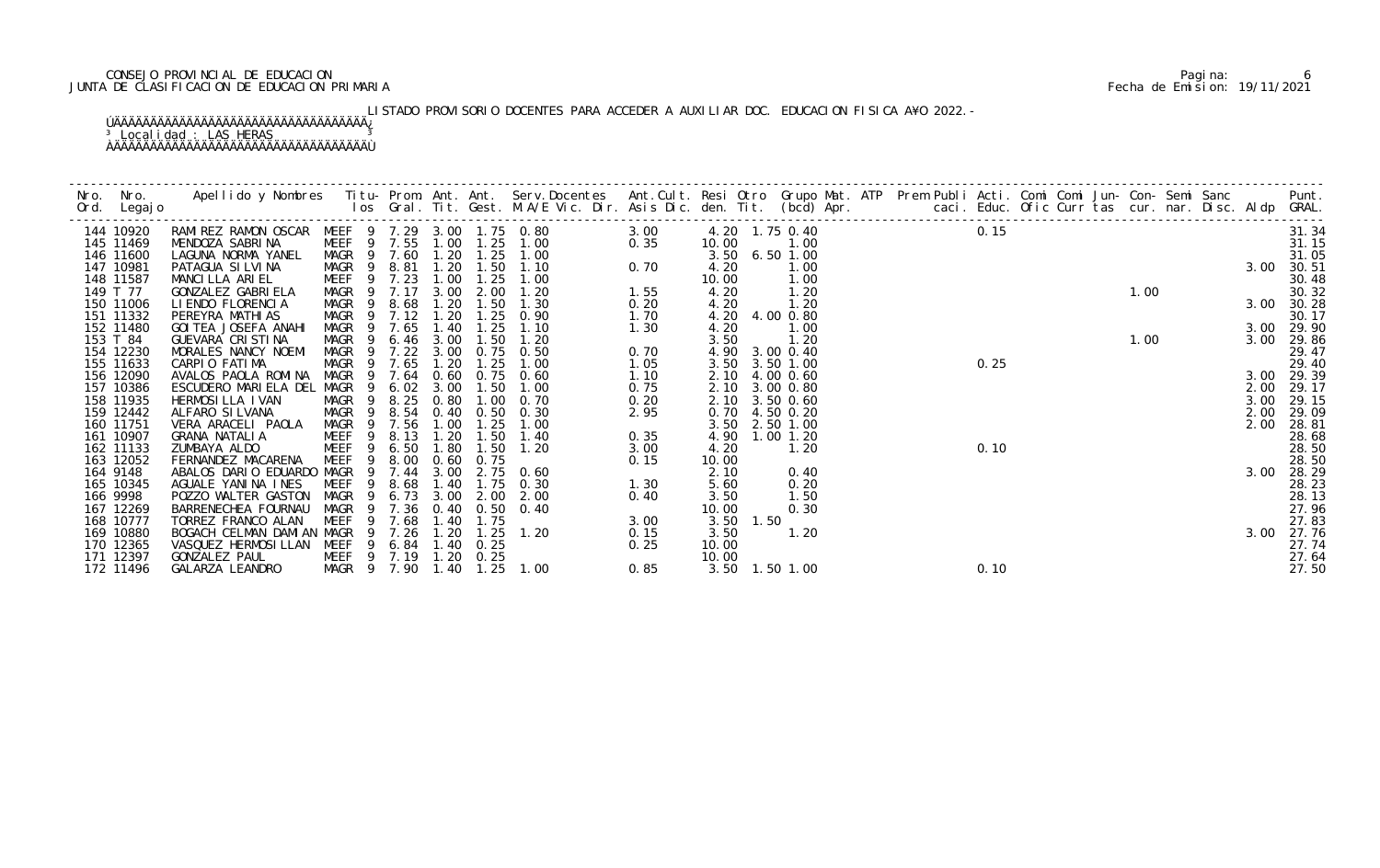## CONSEJO PROVINCIAL DE EDUCACION Pagina: 7 JUNTA DE CLASIFICACION DE EDUCACION PRIMARIA Fecha de Emision: 19/11/2021

# LISTADO PROVISORIO DOCENTES PARA ACCEDER A AUXILIAR DOC. EDUCACION FISICA A¥O 2022.-

| 173 11369              |                                           |                                                |                |        |               |      |                                                                                                          |      | 3.50 1.50 1.20 |      |                        |  |  |  |  |  | $0.10$<br>50 |      | 27.20          |
|------------------------|-------------------------------------------|------------------------------------------------|----------------|--------|---------------|------|----------------------------------------------------------------------------------------------------------|------|----------------|------|------------------------|--|--|--|--|--|--------------|------|----------------|
| 174 11118              |                                           |                                                |                |        |               |      |                                                                                                          |      | 2.10 4.00      |      |                        |  |  |  |  |  |              |      | 26.94          |
| 175 11489              |                                           |                                                |                |        |               |      |                                                                                                          |      |                |      | 3.50 1.50 1.00         |  |  |  |  |  |              |      | 26.90          |
| 176 11864              |                                           |                                                |                |        |               |      |                                                                                                          |      | 2.80           |      | 0.80                   |  |  |  |  |  |              | 3.00 | 26.38          |
| 177 12183<br>178 12074 |                                           |                                                |                |        |               |      |                                                                                                          |      | 6.30           |      | 1.40 1.50 0.40<br>0.50 |  |  |  |  |  |              | 3.00 | 26.34<br>25.98 |
| 179 10960              | PEDRAZA ADRIANA                           | MAGR 9 7.19                                    |                |        | 1.20          | 1.50 | 1.30                                                                                                     | 0.10 | 4.20           |      | 1.20                   |  |  |  |  |  |              |      | 25.79          |
| 180 12003              | SANTI LLAN DAI ANA                        | MAGR 9                                         |                | 8.50   | 0.80          | 1.00 | 0.60                                                                                                     | 0.05 | 2.10           |      | 0.60                   |  |  |  |  |  |              |      | 3.00 25.65     |
| 181 11798              | CARPIO MARIO                              | MEEF                                           | 9              |        | $6.43$ $3.00$ |      | $1.00 \t 0.60$                                                                                           | 3.00 | 1.40           |      | 0.40                   |  |  |  |  |  |              |      | 24.83          |
| 182 11942              | BREZ MARIANA DELINA                       | MAGR                                           | $\overline{9}$ | 7.88   | 1.00          |      | $1.00 \t 0.80$                                                                                           | 0.45 |                |      | 2.80 1.00 0.80         |  |  |  |  |  |              |      | 24.73          |
| 183 11604              | PEREYRA FLORENCIA                         | MAGR 9 7.44                                    |                |        | 1.00          | 1.25 | 1.00                                                                                                     | 0.50 | 3.50           |      | 1.00                   |  |  |  |  |  |              |      | 24.69          |
| 184 11691              | ESCOBAR JESICA                            | MEEF 9 6.78 1.00                               |                |        |               |      | $0.50$<br>$1.25$<br>$1.00 \t 0.70$                                                                       |      | 2.10           |      | 0.60                   |  |  |  |  |  |              | 3.00 | 24.18          |
| 185 12575              | SANTI LLAN BRI AN                         | MEEF 9 6.80                                    |                |        | 0.20          | 0.25 |                                                                                                          |      |                | 6.00 |                        |  |  |  |  |  |              |      | 23.50          |
| 186 10194              | ROCHA ROMINA                              | MEEF                                           |                | 9 7.30 | 1.60          |      | $1.00 \quad 0.70$                                                                                        | 0.60 | 2.10           |      | $0.60$ $0.50$          |  |  |  |  |  |              |      | 23.40          |
| 187 12142              | LEAL SILVANA ARACELI                      | MAGR 9 7.37                                    |                |        |               |      | 0.60 0.75 0.50                                                                                           | 1.55 | 0.70 1.50      |      |                        |  |  |  |  |  |              |      | 21.97          |
| 188 12274              | QUI ROGA JOHANA NOEMI MAGR                |                                                | - 9            |        |               |      | 8.24 0.40 0.50 0.40                                                                                      |      |                |      | 1.40 1.50 0.40         |  |  |  |  |  |              |      | 21.84          |
| 189 11213              | PALACIOS MARIELA                          | MEEF                                           |                | 9 7.15 | 1.20          |      | $1.00 \t 0.40$                                                                                           | 0.45 | 2.10           |      | 0.40                   |  |  |  |  |  |              |      | 21.70          |
| 190 12883              | RUIZ MARILUZ DE LOS                       | MAGR 9 8.98 0.40<br>MAGR 9 7.80 0.40 0.50 0.20 |                |        |               |      |                                                                                                          | 3.00 | 0.70           |      | 0.20                   |  |  |  |  |  |              |      | 21.38          |
| 191 12425<br>192 12880 | TANGO MABEL DEL<br>RAMI REZ MARI SA       |                                                |                |        | 1.20          |      |                                                                                                          |      |                |      |                        |  |  |  |  |  |              |      | 20.15<br>19.93 |
| 193 12196              | JEREZ LUCAS HERNAN                        |                                                |                |        |               |      | 0.60 0.75 0.50                                                                                           |      | 1.40           |      | 0.40                   |  |  |  |  |  |              |      | 19.87          |
| 194 12800              | DECIMA IRINA CAROLA                       | MEEF 9 7.54 0.20                               |                |        |               |      |                                                                                                          |      | 2.80           |      |                        |  |  |  |  |  |              |      | 19.84          |
| 195 12098              | ORI HUELA ANDREA                          | MEEF 9 7.95 0.60 0.75                          |                |        |               |      |                                                                                                          |      |                |      |                        |  |  |  |  |  |              |      | 19.25          |
| 196 12733              | OVEJERO MARTINEZ                          | MAGR                                           | $\overline{9}$ |        |               |      |                                                                                                          |      | 9.80           |      |                        |  |  |  |  |  |              |      | 18.80          |
| 197 12435              | TOLEDO FONSECA ERIC                       | MEEF 9 7.56 0.40 0.50                          |                |        |               |      | 0. 50 0. 20 1. 35<br>0. 75 0. 50 0. 30<br>0. 75 0. 50 0. 30<br>0. 50 0. 20<br>0. 50 0. 20<br>0. 50 0. 20 |      |                | 1.00 |                        |  |  |  |  |  |              |      | 18.66          |
| 198 12377              | ROJAS SANTI AGO                           | MAGR 9 7.55 0.40 0.50 0.20                     |                |        |               |      |                                                                                                          |      | 0.70           |      | 0.20                   |  |  |  |  |  |              |      | 18.55          |
| 199 12531              | MAKOWSKI ANTONIO                          | MEEF 9 6.90 0.20 0.25 0.10                     |                |        |               |      |                                                                                                          | 2.05 |                |      |                        |  |  |  |  |  |              |      | 18.50          |
| 200 12045              | CENTENO NORMAN                            | MEEF 9 7.30 0.80 0.50 0.20                     |                |        |               |      |                                                                                                          | 0.40 |                |      | 0.20                   |  |  |  |  |  |              |      | 18.40          |
| 201 12508              | JAIMEZ MARIA DE LOS MEEF 9 8.24 0.20 0.25 |                                                |                |        |               |      |                                                                                                          | 0.35 |                |      |                        |  |  |  |  |  |              |      | 18.04          |